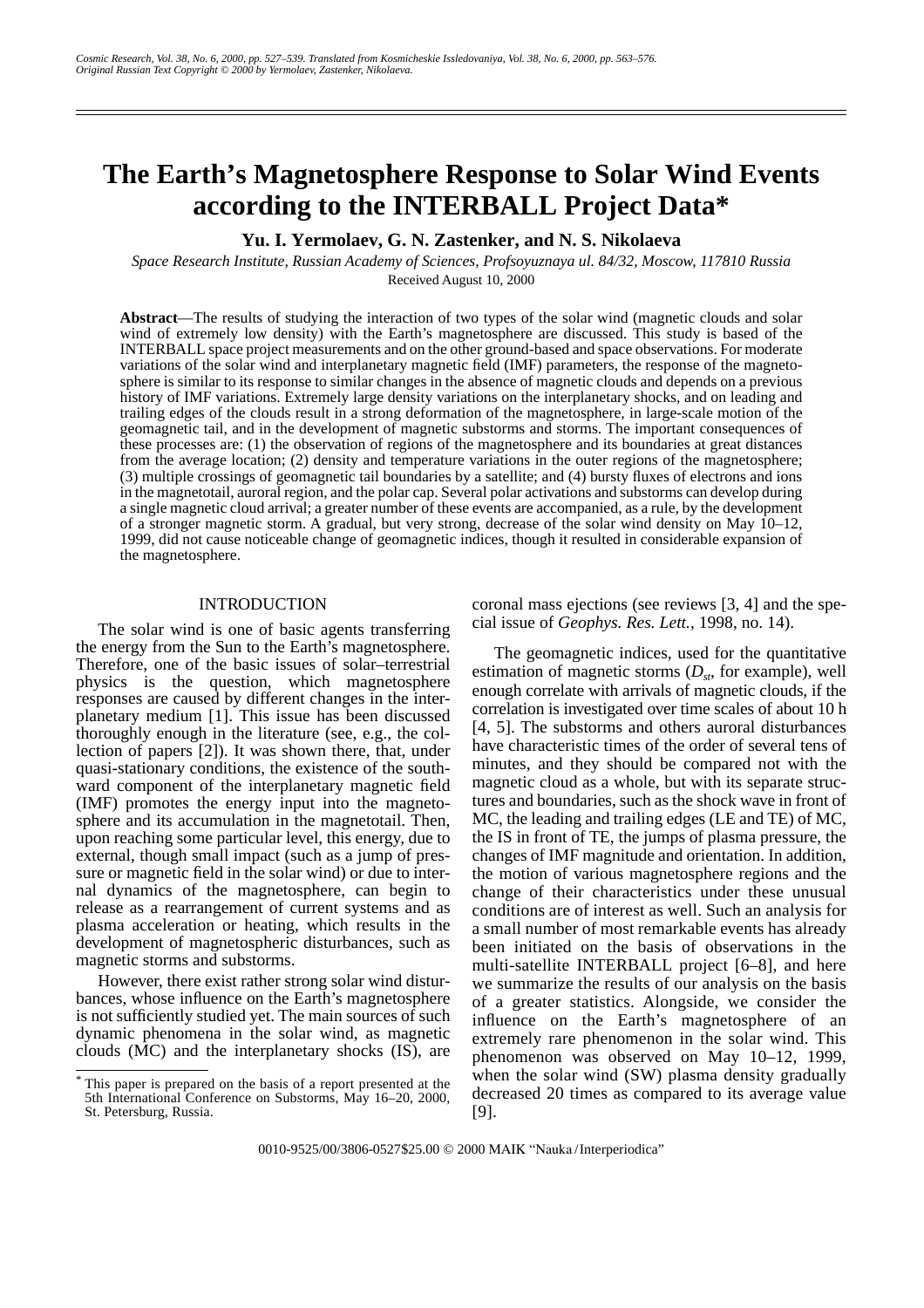|                |             | Durations, h       |          | Space regions according                                                                                                         | Conditions in SW                      |  |
|----------------|-------------|--------------------|----------|---------------------------------------------------------------------------------------------------------------------------------|---------------------------------------|--|
| No.            | Date        | MC                 | $(+IS)$  | to INTERBALL-1                                                                                                                  |                                       |  |
|                | 1995        |                    |          |                                                                                                                                 |                                       |  |
| $\mathbf{1}$   | Oct. 18-19  | 28                 | $(+8)$   | MS/MSH/MS                                                                                                                       | Variations of $B_z$                   |  |
|                | 1996        |                    |          |                                                                                                                                 |                                       |  |
| $\overline{2}$ | Dec. 24-25  | 39                 | $(+10)$  | MS/MSH/MS                                                                                                                       | Jumps of $P$                          |  |
|                | 1997        |                    |          |                                                                                                                                 |                                       |  |
| $\mathfrak{Z}$ | Jan. 10-11  | 23                 | $(+4)$   | MS/MSH/MS                                                                                                                       | SW with $N \sim 150$ cm <sup>-3</sup> |  |
| $\overline{4}$ | Feb. 9-11   | 41                 | $(+14)$  | SW/MSH/MS/MSH/SW                                                                                                                | $B_z < 0$                             |  |
| 5              | Apr. 10-11  | 22                 | $(+9)$   | <b>SW</b>                                                                                                                       | Changes of $B_7$                      |  |
| 6              | Apr. 21-23  | 43                 | $(+1)$   | <b>SW</b>                                                                                                                       | Jumps of $P$                          |  |
| 7              | May 15-16   | 46                 | $(+4)$   | <b>SW</b>                                                                                                                       | Changes of $B_z$                      |  |
| $\,8\,$        | June 8-9    | 24                 | $(+3)$   | MS/MSH/SW                                                                                                                       | Jumps of $P$                          |  |
| 9              | June 19     | 10                 | $(+6)$   | <b>SW</b>                                                                                                                       | Quiet SW                              |  |
| 10             | July 15-16  | 45                 | $(+6)$   | <b>SW</b>                                                                                                                       | $B_z < 0$                             |  |
| 11             | Aug. 3-4    | 13                 | $(+4)$   | SW/MSH/SW                                                                                                                       | Quiet SW                              |  |
| 12             | Sept. 3     | 12                 | $(+10)$  | SW/MSH/MS                                                                                                                       | Jumps of $B_z$                        |  |
| 13             | Sept. 18-20 | 56                 | $(+4)$   | MS/MSH/MS                                                                                                                       | Jumps of $B_z$                        |  |
| 14             | Sept. 21    | 5                  | $(+5)$   | <b>MSH</b>                                                                                                                      | Jumps of $P$                          |  |
| 15             | Sept. 21-22 | 19                 | $(+3)$   | MSH/SW                                                                                                                          | Jumps of $P$                          |  |
|                | 1997        |                    |          |                                                                                                                                 |                                       |  |
| 16             | Oct. 1-2    | 42                 | $(+4)$   | MS/MSH/MS                                                                                                                       |                                       |  |
| 17             | Oct. 10-12  | 45                 | $(+5)$   | <b>MSH</b>                                                                                                                      | Jumps of $P$                          |  |
| 18             | Nov. 7-8    | 24                 | $(+7)$   | <b>MS</b>                                                                                                                       | Variations of P and $B_z$             |  |
| 19             | Nov. 22-23  | 18                 | $(+10)$  | <b>MS</b>                                                                                                                       | $B_{7}$ < 0                           |  |
| 20             | Dec. 10-11  | 15                 | $(+16)$  | <b>MS</b>                                                                                                                       | Jumps of $B_z$                        |  |
| 21             | Dec. 30-31  | 25                 | $(+7)$   | MS                                                                                                                              | Jumps of $P$ and $B_z$                |  |
|                | 1998        |                    |          |                                                                                                                                 |                                       |  |
| $22\,$         | Jan. 7-8    | 29                 | $(+14)$  | MS                                                                                                                              | Jumps of $B_z$                        |  |
| 23             | Feb. 4-5    | 41                 | $(+17)$  | MSH/MS                                                                                                                          | Jumps of $P$                          |  |
| 24             | Feb. 17-18  | 14                 | $(+16)$  | MS/MSH                                                                                                                          | Jumps of $P$ and $B_z$                |  |
| 25             | Mar. 4-5    | 30                 | $(+4)$   | $\ensuremath{\mathsf{MS}}\xspace/\ensuremath{\mathsf{MS}}\xspace\ensuremath{\mathsf{H}}\xspace/\ensuremath{\mathsf{SW}}\xspace$ | Jumps of $B_z$                        |  |
| 26             | May 2-3     | $\overline{\cdot}$ | $(+14)$  | SW                                                                                                                              | $B_z < 0$                             |  |
| 27             | May 4-5     | 15                 | $(+9)$   | SW/MSH                                                                                                                          | Jumps of $B_z$                        |  |
| $28\,$         | June 2      | 8                  | $\gamma$ | SW                                                                                                                              | Quiet SW                              |  |
| 29             | June 24-25  | 35                 | $(+4)$   | SW                                                                                                                              | Jumps of $P$                          |  |
| 30             | Sept. 25-26 | 29                 | $(+7)$   | MSH/MS                                                                                                                          | Jumps of $P$                          |  |
|                | Average     | $\overline{27}$    | $(+8)$   |                                                                                                                                 |                                       |  |

**Table 1.** Magnetic clouds according to observations on different spacecraft

# MAGNETIC CLOUDS AND "WEAK" SOLAR WIND

For the analysis of interplanetary conditions we use the key parameters of plasma and magnetic field, which have been measured by the *WIND* and, in some cases, by the other spacecraft (*SOHO* and *IMP-8*). As an example of MC, we consider the well-known event on

January 10–11, 1997, where the MC arrival to the Earth has resulted in a strong magnetosphere disturbance and in the failure of the *Telstar-401* communication satellite. This MC (see Fig. 1 and [3]) has both the features common with other MCs (the shock wave in front of MC, the strong and slowly rotating magnetic field *B*, the low density *N* and temperature *T* between density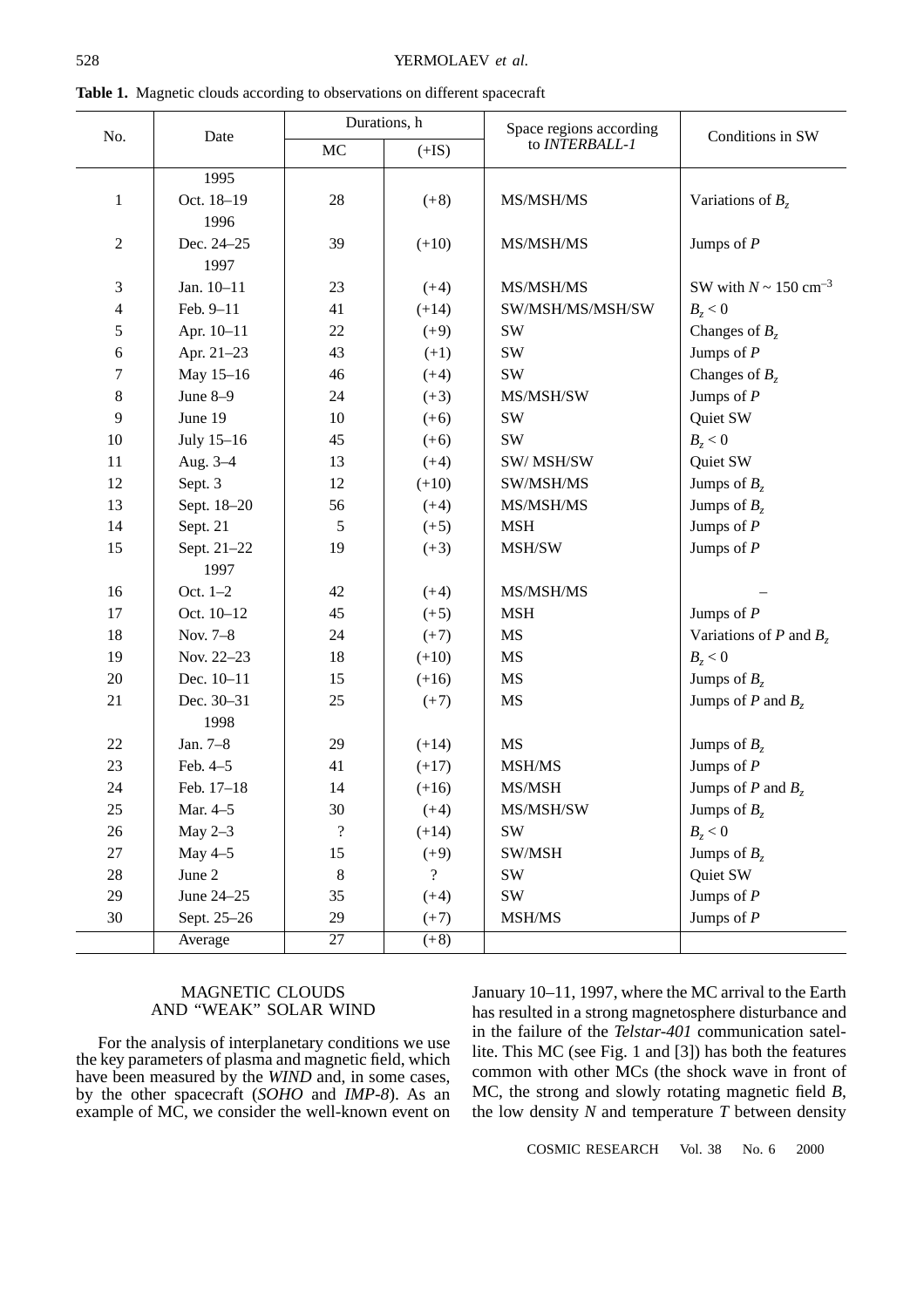

**Fig. 1.** Plasma and magnetic field parameters in the magnetic cloud on January 10–11, 1997, from observations on the *WIND* satellite: three upper panels represent, respectively, the magnitude and two angles of the magnetic field; next follow the density and thermal velocity; the last three panels show two angles and the magnitude of the bulk velocity.

jumps on leading and trailing edges of MC), and distinctive features (the magnetic "hole" and extremely high density on TE associated with the solar photospheric filament).

As many as 30 magnetic clouds observed during 1995–1998 were included in the analysis. A part of them was analyzed earlier [8], another part was added from the list of coronal mass ejections [10], and a part was taken from the analysis of solar wind and magnetospheric parameters. The list of considered events is presented in Table 1, which includes the date and duration of MC observation (the interval between MC IS and LE is indicated additionally in brackets). Also indicated here are the regions of space, which are crossed at this time by the INTERBALL *Tail Probe* (*INTERBALL-1* hereafter) satellite: SW is the solar wind, MSH is the magnetosheath (the region between the bow shock and magnetopause), MS is the magnetosphere (the tail lobes, plasma and neutral sheets, low- and high-latitude boundary layers).

As is seen from Table 1, the *INTERBALL-1* satellite in the majority of cases was in different regions of the magnetosphere and measured the parameters of plasma, magnetic field, and high-energy particles there. The INTERBALL *Auroral Probe* (*INTERBALL-2*) satellite with a low-apogee 6-h orbit measured various parameters in the polar magnetosphere. Owing to a

COSMIC RESEARCH Vol. 38 No. 6 2000

variety of satellite locations at times of arrival of differ- ent MC regions, we have a possibility of investigating the behavior of different magnetosphere regions under different conditions in the SW.

The time dependence of hydrodynamic parameters of plasma and interplanetary magnetic field, observed dur- ing the period of lowest SW density on the *WIND* spacecraft, is presented in Fig. 2. The upper panel of Fig. 2 also shows the density measured by the *INTERBALL-1* satellite. We multiplied these density values by a factor of 10 to distinguish them from the *WIND* satellite data. The drop of density caused a considerable increase of the magnetopause and bow shock size, and, since the *INTERBALL-1* satellite was located closer to the Earth than the *WIND* spacecraft, the bow shock sequentially passed by both the satellites in one direction and then backwards (the moments of bow shock crossing by satellites are indicated by BS signs in the upper panel of Fig. 2). In these cases, the satellites entered the magnetosheath for some time. As compared to standard magnitudes of the SW velocity and IMF, the plasma density highly drops and reaches a value lower than  $0.2 \text{ cm}^{-3}$  at 16:00 UT on May 11, 1999. Though there are some discrepancies in density estimates corresponding to obser- vations on different spacecraft, nevertheless, even for a maximum estimate the density drop exceeds the average value of  $8-10$  cm<sup>-3</sup> by a factor of more than 20.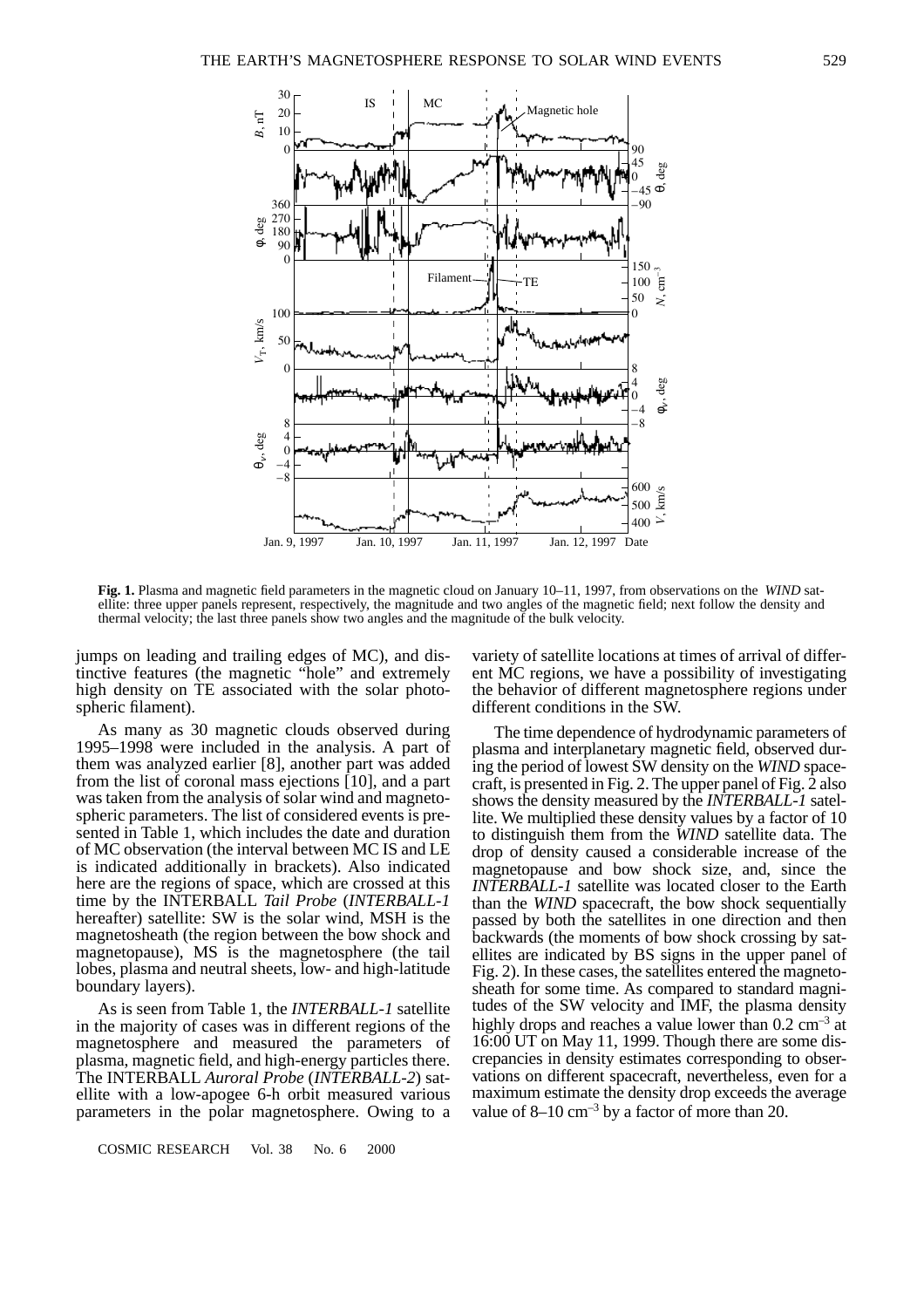

**Fig. 2.** Plasma and magnetic field parameters in the solar wind with very low density on May 10–12, 1999, from observations on the *WIND* (curve *1*) and *INTERBALL-1* (curve *2*) satellites; the panels from the top to bottom represent the density (the *INTERBALL-1* data are multiplied by 10), bulk and thermal velocities, magnetic field magnitude.

# **GEOEFFICIENCY** OF SOLAR WIND PHENOMENA

The magnetosphere disturbance level can be evaluated on the basis of geomagnetic indices determined from measurements at ground magnetometric stations. For estimating the development of a large-scale storm

we used the  $D_{st}$  index that describes the geomagnetic field near the equator and a disturbance of the ring current. The  $D_{st}$  index variation for the MC on January 10– 11, 1997, is shown in Fig. 3. Apparently, we have observed here the sequence of two storms, since, during the interval under consideration, the index has two dips to the negative region: at the beginning of January  $\overline{10}$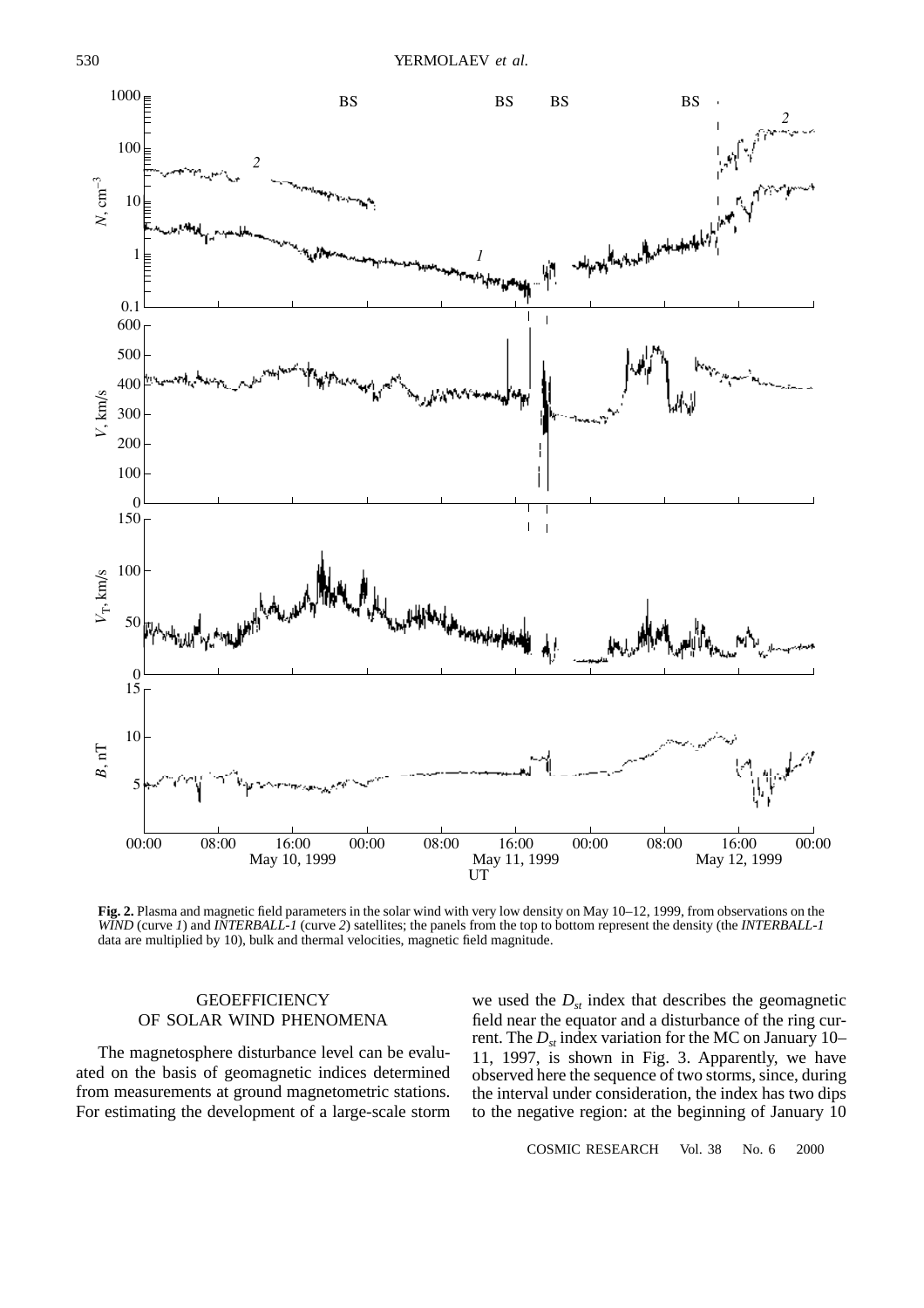and at the beginning of January 11, 1997; but the second decrease of the index was weaker. The  $D_{st}$  index varies rather slowly, and the main phase of the magnetic storm (the  $D_{st}$  minimum is  $\sim -75$  nT) is reached in about 5.5 h after the arrival of MC LE, or in about 9 h after the arrival of IS. The magnetic storm duration (at least till the  $D_{st}$  increase up to positive values at the beginning of January 11) is about a day, i.e., it is comparable with the duration of the whole MC; therefore, strictly speaking, the magnetic storm cannot be compared with any MC structure.

To describe the polar region disturbance we have used either the magnetometric records of particular polar stations, near which one or another event took place, or the integral indices (in particular, *Contracted Oval*, *Standard Oval*, and *Expanded Oval*), calculated for three systems of stations located on three concentric circles near the northern magnetic pole (for more details, see the Auroral Oval Indices on the Cluster/Ground-Based Data Center web site http: //www.wdc.rl.ac.uk/gbdc/ovals/plots/). The analysis of additional data indicates that these indices are sensitive to substorms and allow one to select them. However, in a small number of cases these indices demonstrate the activations, which are not substorms. In our analysis, we call all these phenomena "activations," having in mind that about  $2/3$  of the cases relate to substorms. Figure 4 shows these indices for the magnetic cloud of January 10–11, 1997. The comparison of Figs. 1 and 4 indicates that the dips in indices are observed in a few minutes after the arrival of IS and MC LE. However, the changes in the IMF orientation, and jumps in the field strength and SW pressure can be found not for all activations. This comparison of polar indices variations with MC structures was carried out for all MCs shown in Table 1.

Table 2 presents the minimum of hourly average values of the  $D_{st}$  index and the number of activations of polar indices related to the number of MC structures. For the event of January 10, 1997, both IS and MC LE correspond to activations (this is designated as 1 activation per 1 structure, or 1/1), while no activations correspond to MC TE on January 11, 1997 (this is designated as  $0/1$ ). The decreases of the  $D_{st}$  index were observed usually for MCs. However, in some cases (for example, on September 21, 1997, and on June 24–25, 1998) the index pointed to very weak magnetic storms or even their full absence (on June 2, 1998).

The comparison of activations with the MC structure has shown that only 136 of 171 activations (79% of their total number) can be associated with IS before MC LE (IS1), LE, TE, IS in front of TE (IS2), the sign of the  $B_z$  component of IMF ( $B_z < 0$ ), and the jumps of the field  $(\Delta B_z)$  and dynamic pressure of solar wind plasma  $(\Delta P)$ . In this case, the highest relative frequency of activations (the ratio of the number of activations to the number of events of a given type) is observed after IS1 and LE. However, some strong jumps of *P* and IMF

COSMIC RESEARCH Vol. 38 No. 6 2000



**Fig. 3.** Time dependence of the global index of geomagnetic activity  $D_{st}$  for the magnetic cloud arrival interval on January 10–11, 1997.

(as, for example, a very high pressure jump at MC TE on January 11, 1997) have not resulted in activations. It should be noted that the latter jump was observed after about eight hours of positive  $B_z$  component of IMF. Note also that the event on May 10–12, 1999 did not cause any noticeable changes in  $D_{st}$  or in polar indices (not shown here).

The data of Table 2 and Fig. 5, constructed on the basis of these data, allow us to assume that there exists some relation between the number of activations  $N_{ac}$ and the  $D_{st}$  index. Despite a high scatter of the data at a rather scarce statistics, it can be noted that the arrival of MC causing noticeable decrease of  $D_{st}$  is accompanied by a higher number of activations (the linear approximation gives the following dependence for the number of activations  $N_{ac} = -0.04D_{st} + 2.5$ . The question about the relation between slowly varying global geomagnetic indices and rapidly varying polar indices was already discussed in the literature (see, e.g., [2]). However, the mechanisms of such a relation during MC arrival periods can have some peculiarities and require further investigations.

#### BOUNDARIES OF THE MAGNETOSPHERE

Since the location of the magnetopause (MP) is determined by the balance of plasma and magnetic field pressures in the solar wind, decelerated and heated-up at the bow shock (BS), and inside the magnetosphere, any change of conditions in the interplanetary medium results in a displacement of the MP and, hence, in a displacement of the BS, for which MP is an obstacle when the solar wind flows around it. The *INTERBALL-1* satellite locations at BS and MP crossing times allow the BS and MP locations to be compared with the solar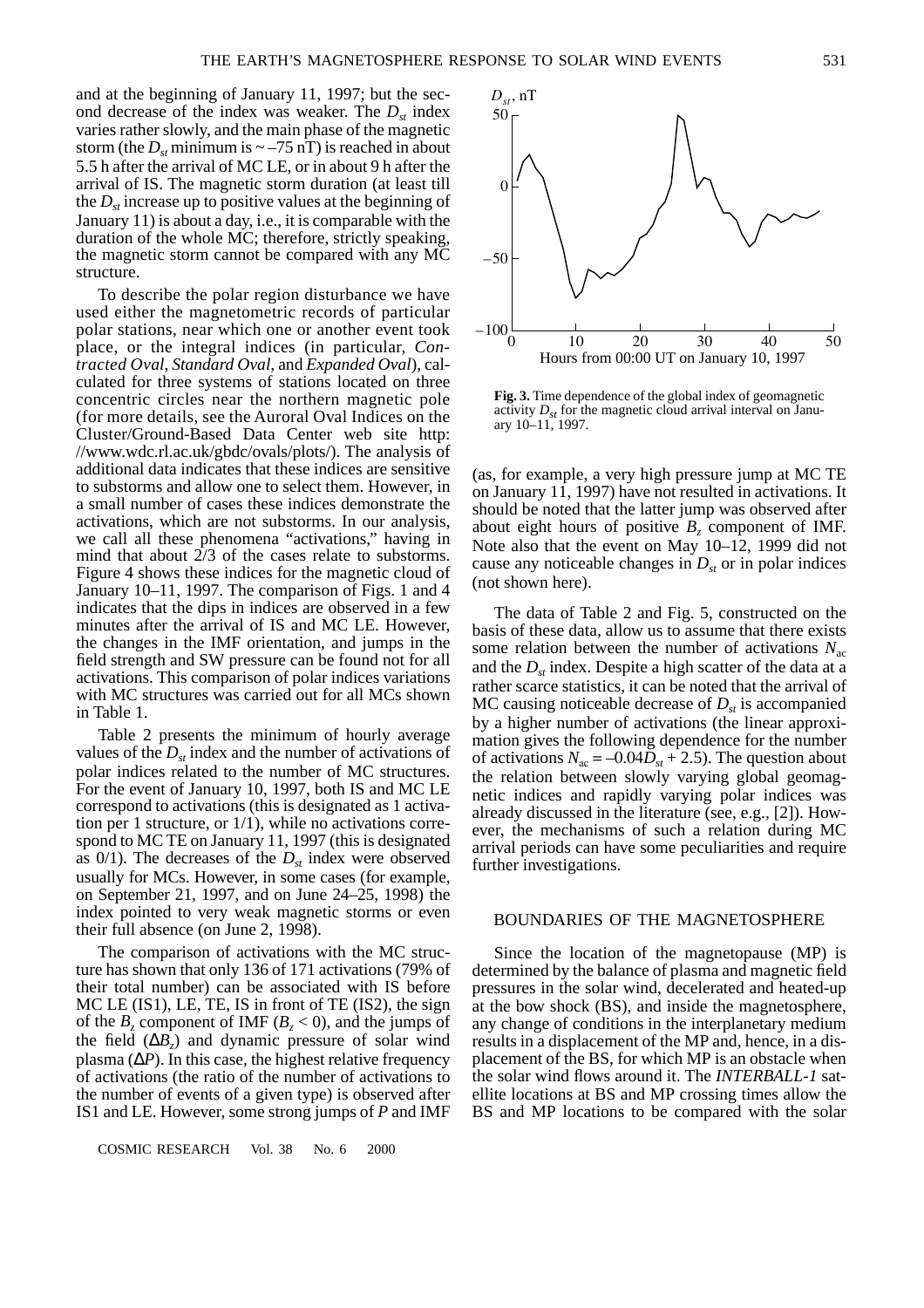

**Fig. 4.** (a) Time dependence of the auroral indices of geomagnetic activity *Contracted Oval*, *Standard Oval*, and *Expanded Oval* for the magnetic cloud arrival time on January 10, 1997; (b) time dependence of the auroral indices of geomagnetic activity *Contracted Oval*, *Standard Oval*, and *Expanded Oval* for the magnetic cloud arrival time on January 11, 1997.

wind conditions determined by other spacecraft (*WIND*, *SOHO*, *IMP-8*) and with model predictions.

We considered 35 MP crossings by the *INTER-BALL-1* satellite at MC arrival times. Figures 6a and 6b present the locations of these crossings in the meridional plane  $(XR_{yz}, \text{ where } R_{yz} = \sqrt{Y^2 + Z^2}$  and at the cross-section of the tail (*YZ*), as well as the average locations of MP and BS. It is seen from the figure that the deviation of a real MP location from average one (observed at an SW pressure of  $P \sim 2$  nPa) varies from 1–2  $R_{\rm E}$  on the MS dayside up to 5–7  $R_{\rm E}$  in the tail region; in this case, the real MP more often occurs to be closer to the Earth than the average location predicted by the model.

SW parameters (the pressure  $P$  and the  $B_z$  IMF component) were determined for each MP crossing with taking into account the time lag of plasma propagation between two spacecraft. The range of variation of these parameters for MCs under consideration was found to be wide enough:  $0.3 < P < 42$  nPa and  $-21 < B< 21$  nT. The existing MP models [11–15] have essentially narrower range of variation. The last version of the MP model by Shue *et al.* (1998) [16] was obtained with regard to higher values of SW parameters. By this reason, we have compared the real MP locations with two models, and Fig. 7 presents the distance between the measured location and those predicted in the models by Shue *et al.* (1997) [15] (circles) and Shue *et al.* (1998) [16] (diamonds). In this case, positive distances correspond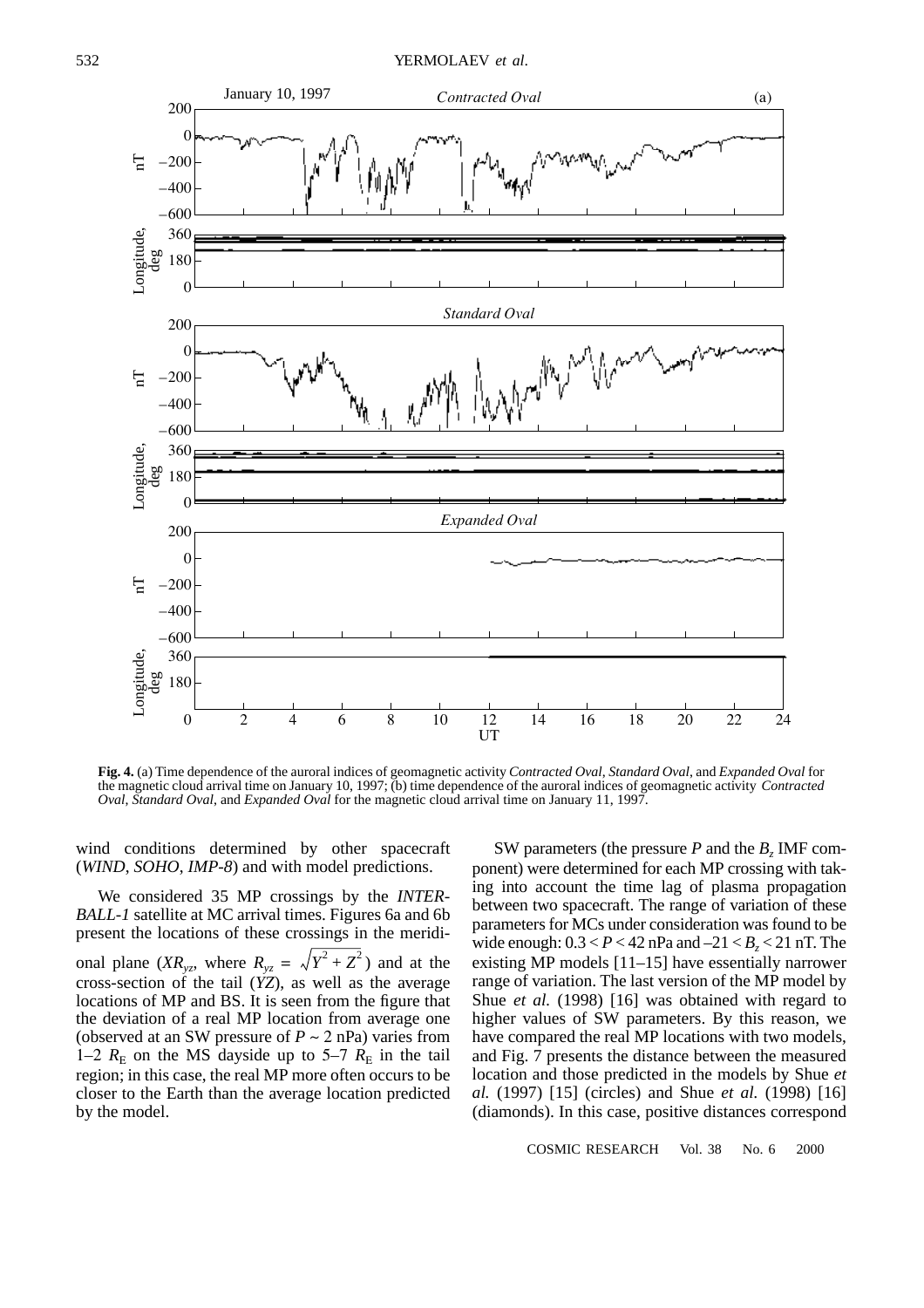

**Fig. 4.** (Contd.)

to the case, when the measured boundary lies inside model predictions (i.e., closer to the Earth). The distance was measured along the normal to the model boundary.

Figure 7 clearly demonstrates that both the models well predict the MP location in the subsolar region (at  $X \ge 0$ ) and worse in the tail  $(X < 0)$ : on the dayside the MP is located by  $1-2 R<sub>E</sub>$  closer to the Earth, and in the tail the scatter is from  $-5$  to  $+2 R_E$ . Our statistics does not allow us to compare quantitatively both models with sufficient reliability. However, the large scatter of the real MP location with respect to model predictions testifies that the MP motion during MC arrival is more complicated, than it is predicted by empirical models, which were mainly constructed for the conditions of weakly disturbed SW.

Table 3 presents the results of comparison of the MP location with predictions of the model by Shue *et al.* (1998) [16], as well as the comparison of BS instantaneous location with its average location. Similar statis-



**Fig. 5.** Observed values of the number of activations  $N_{ac}$  and minimum value of  $D_{st}$  for magnetic cloud arrival periods.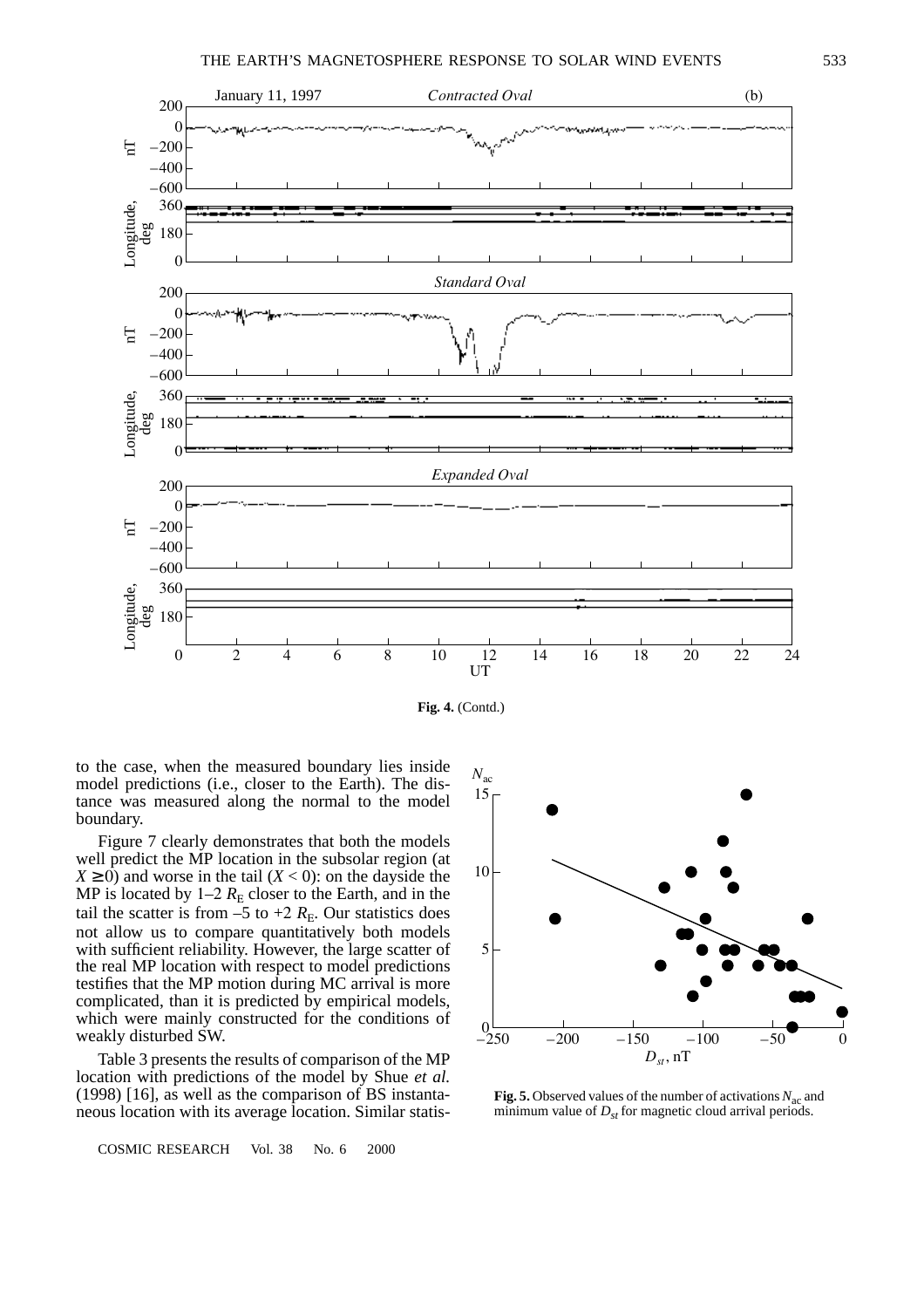| Date               | $D_{st}$ , nT | Number of substorms and activations |                  |       |              |                  |            |                 |       |  |
|--------------------|---------------|-------------------------------------|------------------|-------|--------------|------------------|------------|-----------------|-------|--|
|                    |               | Total                               | $\overline{IS1}$ | LE    | $\Delta B_z$ | $B_z < 0$        | $\Delta P$ | IS <sub>2</sub> | TE    |  |
| 1995               |               |                                     |                  |       |              |                  |            |                 |       |  |
| Oct. 18-19         | $-127$        | 9                                   | 1/1              | 1/1   | 1/1          | $\overline{2}$   | 1/3        | 1/1             | 0/1   |  |
| 1996               |               |                                     |                  |       |              |                  |            |                 |       |  |
| Dec. 23-25<br>1997 | $-33$         | $\overline{2}$                      | 0/1              | 0/1   | 0/5          | 1                | 1/1        | 0/0             | 0/1   |  |
| Jan. 10-11         | $-78$         | 9                                   | 0/1              | 1/1   | 2/3          | $\overline{c}$   | 1/3        | 0/1             | 0/1   |  |
| Feb. 8-11          | $-68$         | 15                                  | 1/1              | 1/1   | 2/4          | 3                | 3/5        | 0/0             | 1/1   |  |
| Apr. 10-11         | $-82$         | $\overline{4}$                      | 0/1              | 1/1   | 1/2          | $\boldsymbol{0}$ | 0/0        | 0/0             | 1/1   |  |
| Apr. 21-23         | $-107$        | $\overline{c}$                      | 1/1              | 0/1   | 0/5          | $\overline{0}$   | 1/1        | 0/0             | 0/0   |  |
| May 15-16          | $-115$        | 6                                   | 0/1              | 1/1   | 2/6          | 3                | 0/1        | 0/0             | 1/1   |  |
| June 8-9           | $-84$         | 5                                   | 1/1              | 0/1   | 0/5          | $\mathbf{0}$     | 1/6        | 0/0             | 0/0   |  |
| June 19            | $-36$         | $\boldsymbol{0}$                    | 0/1              | 0/1   | 0/0          | 0                | 0/0        | 0/0             | $0/0$ |  |
| July 15-16         | $-45$         | 4                                   | 0/1              | 1/1   | 0/0          | 3                | 0/0        | 0/0             | 0/0   |  |
| Aug. 3-4           | $-49$         | 5                                   | 0/0              | 1/1   | 1/1          | $\theta$         | 1/1        | 0/0             | 0/1   |  |
| Sept. 2-3          | $-98$         | 3                                   | 0/1              | 1/1   | 0/0          | $\boldsymbol{0}$ | 1/2        | 0/0             | 1/1   |  |
| Sept. 18-20        | $-56$         | 5                                   | 1/1              | 0/1   | 1/3          | $\boldsymbol{0}$ | 1/3        | $0/0$           | 1/1   |  |
| Sept. 21           | $-24$         | $\overline{c}$                      | 0/1              | 1/1   | 0/1          | $\boldsymbol{0}$ | 0/3        | 0/0             | 1/1   |  |
| Sept. 21-22        | $-30$         | $\overline{c}$                      | 1/1              | 1/1   | 0/0          | $\mathbf{0}$     | 0/1        | 0/0             | 0/1   |  |
| Oct. 1-2           | $-98$         | $\overline{7}$                      | 1/1              | 1/1   | 1/1          | $\overline{0}$   | 1/2        | 0/0             | 0/1   |  |
| Oct. 10-12         | $-130$        | 4                                   | 1/1              | 1/1   | 1/2          | 1                | 0/2        | 0/0             | 0/1   |  |
| Nov. 7-8           | $-110$        | 6                                   | 1/1              | 1/1   | 1/3          | $\overline{2}$   | 0/1        | 0/0             | 0/1   |  |
| Nov. 22-23         | $-108$        | 10                                  | 1/1              | 1/1   | 1/1          | 6                | 0/1        | 0/0             | 1/1   |  |
| Dec. 10-1          | $-60$         | 4                                   | 0/1              | 1/1   | 1/3          | 1                | 0/0        | 0/0             | 1/1   |  |
| Dec. 30-31         | $-77$         | 5                                   | 0/1              | 1/1   | 1/1          | 3                | 0/0        | 0/1             | 0/1   |  |
| 1998               |               |                                     |                  |       |              |                  |            |                 |       |  |
| Jan. 7-8           | $-83$         | 10                                  | 0/1              | 1/1   | 4/6          | $\boldsymbol{0}$ | 0/1        | 0/0             | 0/1   |  |
| Feb. 4-5           | $-34$         | 2                                   | 1/1              | 0/1   | 0/0          | $\boldsymbol{0}$ | 0/6        | 0/0             | 0/1   |  |
| Feb. 17-18         | $-100$        | 5                                   | 0/1              | 1/1   | 1/1          | 1                | 0/0        | 1/1             | 0/1   |  |
| Mar. 4-5           | $-36$         | 4                                   | 1/1              | 0/1   | 2/6          | 1                | 0/0        | 0/0             | 0/1   |  |
| May $2-3$          | $-85$         | 12                                  | 1/1              | 1/1   | 0/3          | 8                | 0/1        | 1/1             | 0/0   |  |
| May $4-5$          | $-205$        | 7                                   | 1/1              | 0/1   | 1/3          | 1                | 0/0        | 0/0             | 0/1   |  |
| June 2             | $-1$          | $\mathbf{1}$                        | $0/0$            | 1/1   | 0/1          | $\boldsymbol{0}$ | 0/0        | 0/0             | 0/1   |  |
| June 24-25         | $-25$         | 7                                   | 0/1              | 1/1   | 0/4          | 5                | 2/6        | 0/1             | 0/1   |  |
| Sept. 25-26        | $-207$        | 14                                  | 1/1              | 1/1   | 1/2          | 6                | 0/1        | 0/0             | 1/1   |  |
| Total              | $\equiv$      | 171                                 | 15/28            | 22/30 | 25/73        | 49               | 14/51      | 3/6             | 8/25  |  |
| Average            | $-80$         | 5.7                                 |                  |       |              |                  |            |                 |       |  |

**Table 2.** Geoefficiency of magnetic clouds and their structures

**Table 3.** Location of magnetospheric boundaries

| Date    |           | Distance* $(RE)$ between the<br><i>INTERBALL-1</i> satellite and | Date     | Distance* $(RE)$ between the<br><i>INTERBALL-1</i> satellite and |              |  |
|---------|-----------|------------------------------------------------------------------|----------|------------------------------------------------------------------|--------------|--|
|         | bow shock | magnetopause                                                     |          | bow shock                                                        | magnetopause |  |
| 1995    |           |                                                                  | July 3   | $-2-4$                                                           |              |  |
| Oct. 18 |           | $-2.41.4$                                                        | July 4   | 2                                                                |              |  |
| Oct. 19 |           | $-4.40.6$                                                        | Sept. 3  |                                                                  | 1.02.8       |  |
| 1996    |           |                                                                  | Sept. 18 |                                                                  | $-3.5$       |  |
| Dec. 25 | ~5        |                                                                  | Sept. 20 |                                                                  |              |  |
| 1997    |           |                                                                  | Sept. 21 |                                                                  |              |  |
| Jan. 10 |           | $-0.91.4$                                                        | 1998     |                                                                  |              |  |
| Jan. 11 |           | 0.01.5                                                           | Feb. 3   |                                                                  | $-0.9$       |  |
| Feb. 8  | 3         |                                                                  | Feb. 4   |                                                                  | $-4.7-2.0$   |  |
| Feb. 9  | $2 - 3$   |                                                                  | Feb. 18  |                                                                  | 1.7          |  |
| Feb. 10 | 4         | $-3.2$                                                           | Mar. $4$ | $-33$                                                            | 3.5          |  |
| Feb. 11 | $3 - 6$   |                                                                  | Mar. $5$ | 34                                                               | 1.0          |  |
| June 9  | $-5 -6$   | $-0.5$                                                           | May 4    | $\Omega$                                                         | 1.7          |  |

\* Distance is positive, if the boundary is located closer to the Earth than the model boundary.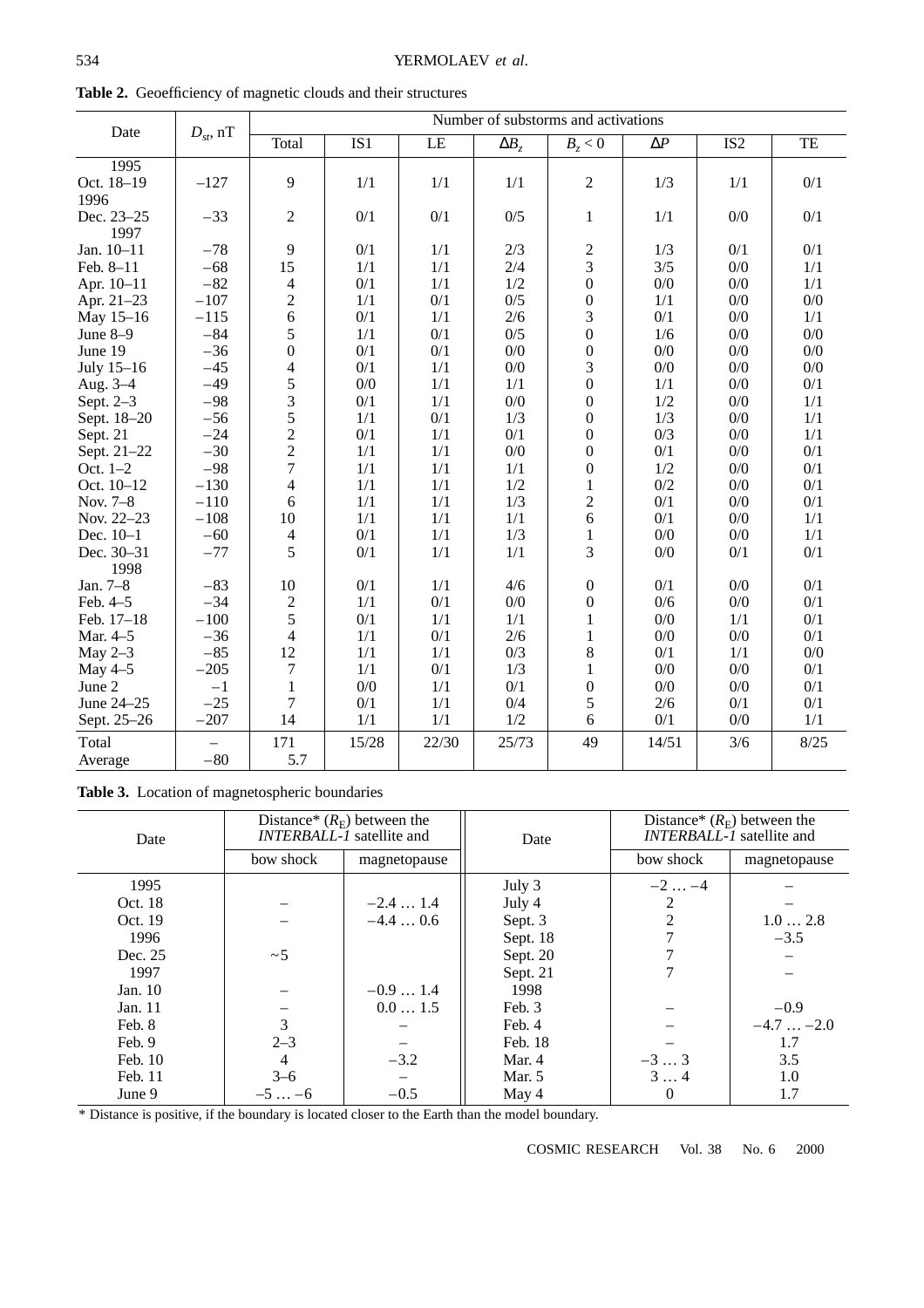

**Fig. 6.** Magnetopause locations according to observations on the *INTERBALL-1* satellite during the magnetic cloud arrival time in the plane *XRyz* (a) and in the plane *YZ* (b).

tical models, taking into account the conditions in the interplanetary space, are not available; by this reason, the real BS location was compared with the average one. However, since the MP is an obstacle for SW in forming BS, we plan to take into account the MP motion depending on conditions in the SW and to investigate the correlation between changes of BS and MP locations. Now we can only notice that the scatter of BS location with respect to average one is approximately the same, as that for MP.

The shape and motion of MP for MC of January 10– 11, 1997, were studied, in particular, in papers [17, 18]. The obtained results indicate that the change of MS size was accompanied by more complicated deformations than a simple compression, when different parts of the MS simultaneously undergo proportional displacement, by surface waves on the boundaries and by oscillations of the tail [6, 17]. More complicated character of MS compression follows also from observations on October 18–19, 1995, since these data were interpreted

COSMIC RESEARCH Vol. 38 No. 6 2000



**Fig. 7.** Comparison of measured magnetopause locations with the models [15] (circles) and [16] (diamonds). The positive distance corresponds to the case, when the magnetopause is located closer to the Earth than predicted by the model.

as a consequence of reconnection of magnetic field lines not in the subsolar region or near the cusp, but rather on the MP in the far tail at distances |*X*| larger than 20  $R_E$  [19].

The black diamonds in Fig. 8 show the location of the *INTERBALL-1* (*I-1*), *WIND* and *GEOTAIL* (*GE*) satellites on May 10–12, 1999, when they were crossing the BS. The empty diamonds in this figure show the BS location predicted by the model [21] for conditions in the solar wind at the time of BS crossing by a corresponding satellite. The curves present the results of calculations by models [20] (curve *1* for  $P = 0.08$  nPa; curve 2 for  $P =$ 0.50 nPa) and [21] (curve *3* for *P* = 2.0 nPa). The decrease of solar wind density on May 10–12, 1999, resulted in a noticeable expansion of the MS. In this case, according to the *WIND* spacecraft data, the BS was displaced outwards to such a distance, that at the minimum SW density time the subsolar BS point was situated at the distance from the Earth larger than  $45 R<sub>E</sub>$ , its average location being about 15  $R<sub>E</sub>$ . According to the *INTERBALL-1* satellite data, a few hours earlier the BS was observed at a distance of about  $16 R<sub>E</sub>$  (reduced to the subsolar point). The models used, which were constructed three decades ago, unsatisfactorily describe the BS location, especially under the conditions of very low solar wind density, and require further improvement.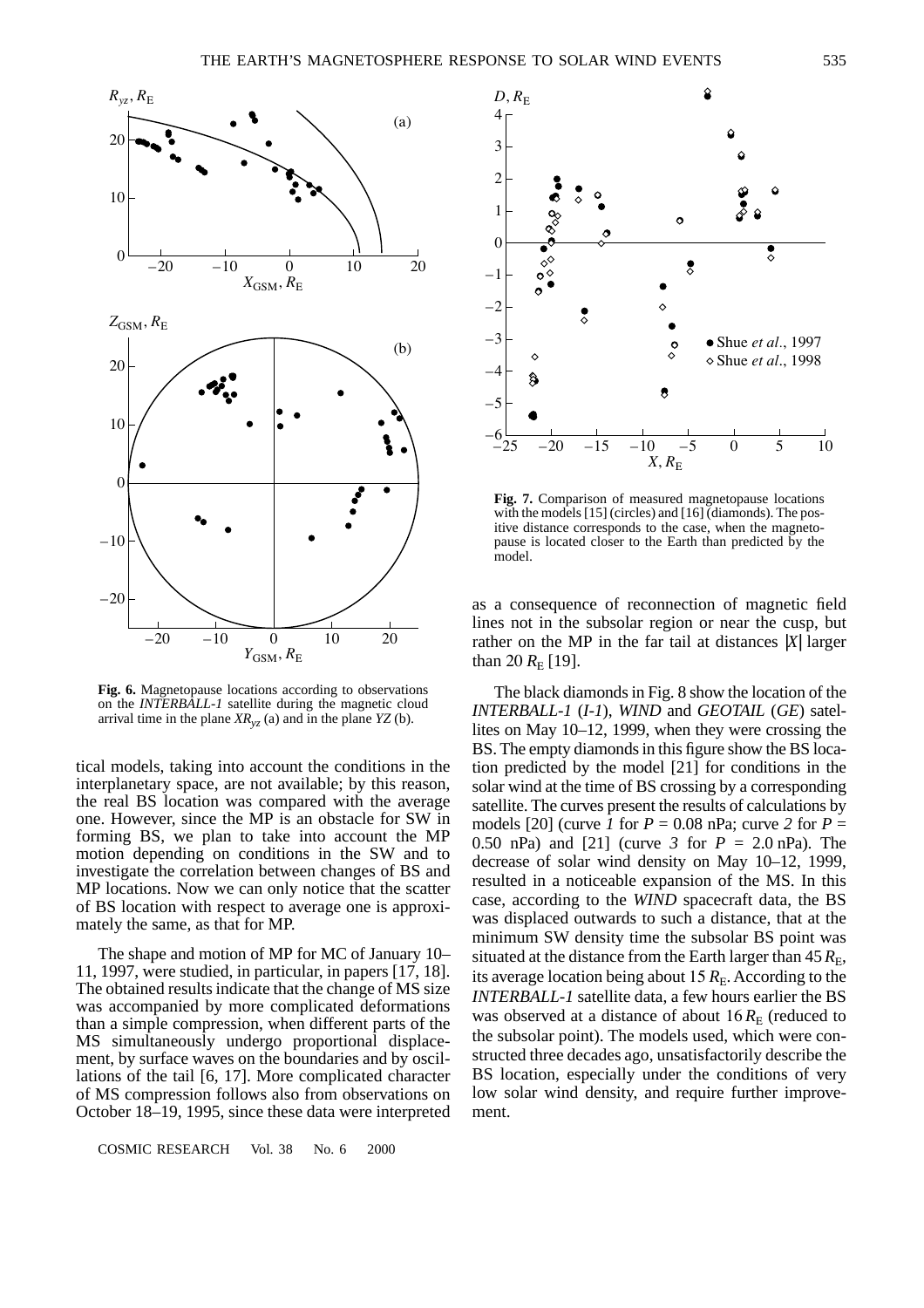

**Fig. 8.** The Earth's bow shock location for the interval of arrival of the solar wind with very low density on May 10–12, 1999 according to observations on the *INTERBALL-1* (*I-1*), *WIND*, *GEOTAIL* (*GE*) spacecraft and model calculations [20, 21] (see text).



**Fig. 9.** Variation of the energy spectrogram of ions during 3 successive orbits of the *INTERBALL-1* satellite on January 5–15, 1997.

### STATE OF THE MAGNETOSPHERE

As it was shown in previous section, the MC arrival to the Earth is accompanied by the displacement of MS boundaries. This implies, in particular, that the place, where one physical region of space is usually observed (which is characterized by typical values of plasma and magnetic field parameters), occurs to be occupied by an absolutely different region, which is observed far from this place under normal conditions. And though small displacements of various types of regions is a rather frequent phenomenon in such a dynamic system as the MS, displacements to distances comparable with the size of regions or even greater are quite rare phenomena. This fact should be taken into account when comparing the parameters of usual magnetosheath (for instance) with those of magnetosheath-like plasma, which is observed in the region, where the plasma sheet is usually observed. On the other hand, such an analysis is very important, since it provides the additional information on the dynamics and mechanisms of formation of different MS regions. We have considered only some examples from a large set of various cases of anomalous location of MS regions, and the results presented below (which have been partially published in papers [6–8]) can be considered only as a first step in this direction.

Figure 9 shows the dynamic energy spectrograms of ions (the abscissa is time, the ordinate is energy; the color from black to gray indicates increasing value of the ion flux) for three successive orbits of the *INTER-BALL-1* satellite during the period of January 5–15, 1997. In this case, the data, placed on the same vertical straight line, were obtained, approximately, at the same satellite coordinates. (Due to the annual satellite orbit evolution with respect to the Sun–Earth axis the planes of successive orbits occur to be displaced relative to each other by an angle of about  $\sim$  4°.) These data represent the ion energy spectrograms obtained by the COR-ALL instrument with the help of a sensor oriented perpendicular to the satellite's spin axis (i.e., in the plane normal to the Sun–Earth line).

The upper panel, whose data were obtained before the MC arrival, shows at first a hot and rarefied plasma of the plasma sheet. In the time interval from 22 UT on January 6 to 02 UT on January 7, when the satellite was close to the geomagnetic equator ( $X \sim -17$  and  $Y_{\text{GSM}} \sim$  $16R<sub>E</sub>$ ), the plasma of a low-latitude boundary layer (LLBL) was observed. After this, the satellite began to approach the Earth, while crossing several times the regions of plasma mantle and the tail lobes, and at ~23 UT the satellite reached the radiation belt.

Before the MC arrival on January 10 the plasma sheet's plasma, more precisely, PSBL (the plasma sheet boundary layer on the PS outer part) was observed. However, at about 01:20 UT the satellite crossed the MP and occurred to be in the magnetosheath. Then, from ~06 to ~20 UT, the instrument recorded both long (for  $\sim$ 1–2 h) intervals and short (a few minutes) bursts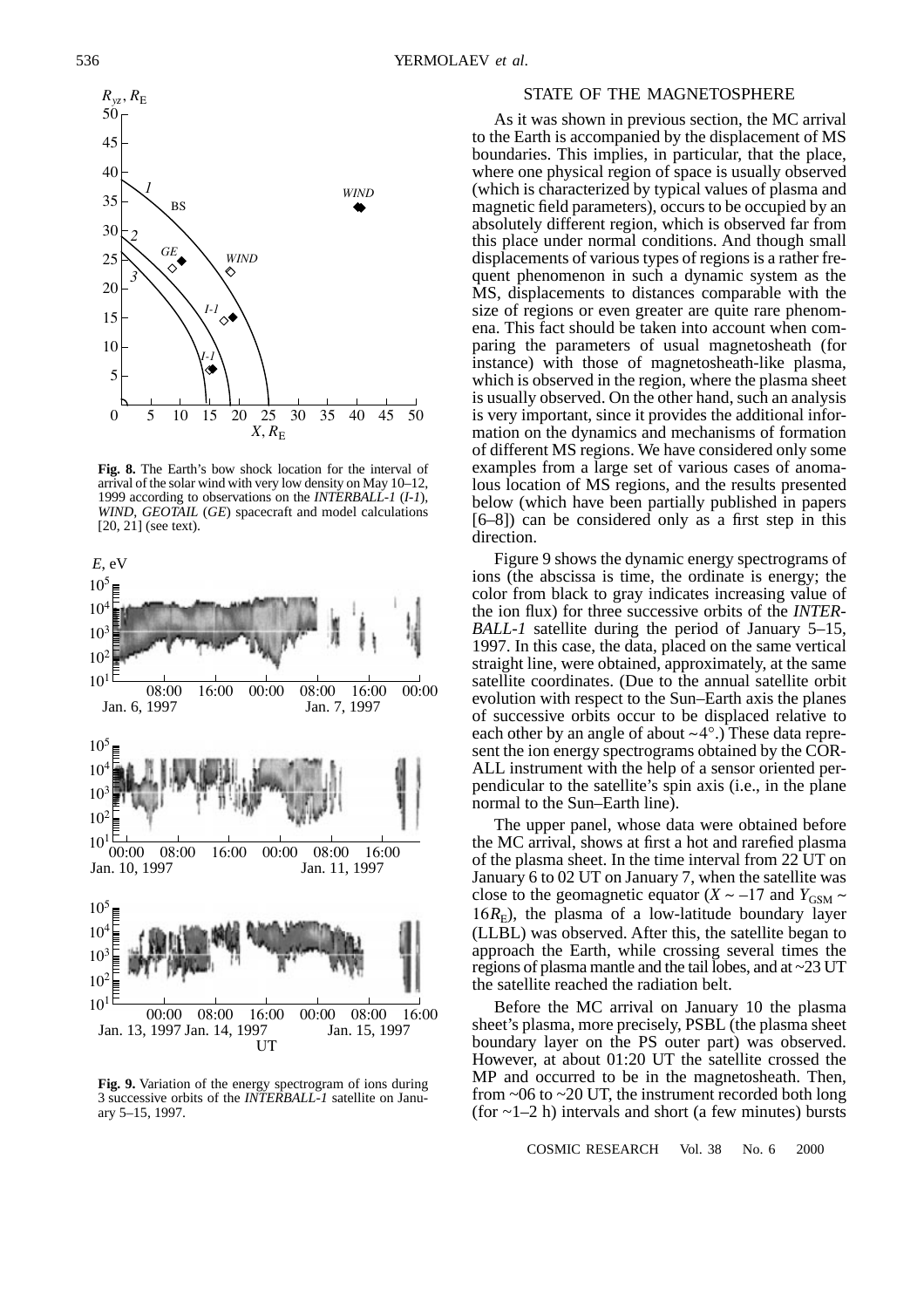

**Fig. 10.** Variation of the energy spectrogram of electrons during 3 orbits of the *INTERBALL-2* satellite on January 10–12, 1997.

of the plasma sheet with lower density and higher energy than on a previous orbit. The plasma sheet observations were interrupted by satellite exit to the lobes, which testifies to fast motions of the geomagnetic tail with respect to a rather slowly moving satellite. After MC TE arrival at ~01:20 UT on January 11, the satellite from the plasma sheet quickly entered a very dense and hot magnetosheath, then, at ~02 UT, it could be found in the LLBL (at a rather large distance from the geomagnetic equator,  $Z_{\text{GSM}} \sim 8-9R_{\text{E}}$ ) and then in the plasma sheet.

The plasma sheet parameters, observed on January 13–14, had intermediate values between those observed

COSMIC RESEARCH Vol. 38 No. 6 2000

before and during MC arrival; in this case, the geomagnetic tail continued to be noticeably displaced relative to the satellite.

The dynamic energy spectrograms of electrons, measured by the ION instrument on subsequent orbits of the *INTERBALL-2* satellite, are presented in Fig. 10. Before the MC arrival, in the polar cap (invariant latitude  $\lambda > 65^{\circ}$  the fluxes of electrons had too low energy of several tens of electronvolts and too low intensity to be observed. However, after the MC TE arrival on January 11, 1997, high fluxes of electrons with an energy of 100–300 eV were detected in the polar cap. This period coincides with the *INTERBALL-1* satellite exit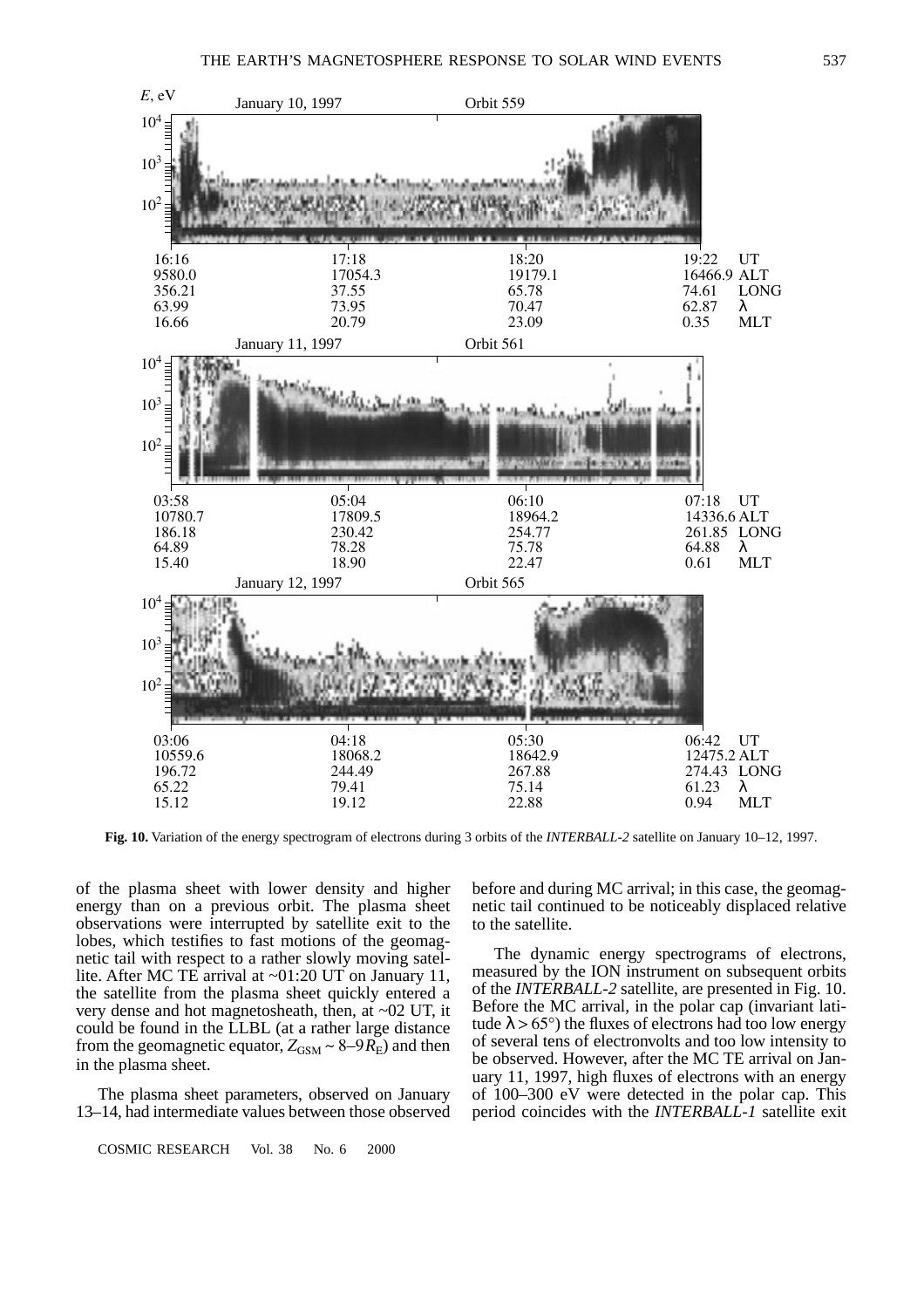from the plasma sheet into the magnetosheath and LLBL, i.e., the disturbance of a far tail of MS coincided with electron precipitation in the polar cap.

Thus, the peculiar features of the magnetosheath and magnetosphere plasma observed during the MC arrival, can now be summarized as follows.

—The observation of very hot (on January 10–11, 1997, for instance [6, 7]) as well as very cold (on October 19, 1995 [19]) plasma in the magnetosheath.

—A very dense ( $N \sim 150$  cm<sup>-3</sup>) plasma in the magnetosheath [17] and no correlations between simultaneous values of density in the magnetosheath and in the plasma sheet [6, 7].

—The observation of plasma of the LLBL type at a large distance  $(8R<sub>E</sub>)$  from the geomagnetic equator [6, 7].

—The geomagnetic tail oscillations relative to a satellite, so that the displacements of some regions are comparable to characteristic dimensions of a given region [6–8].

—The development of disturbances and acceleration of ions and electrons in the plasma sheet, their subsequent injection and precipitation in polar regions of the magnetosphere [6, 8].

—A global decrease of the plasma density in different magnetospheric regions at the "weak" solar wind time on January 10–12, 1999.

## DISCUSSION AND CONCLUSIONS

Presented results of the analysis of magnetic clouds and "weak" solar wind interaction with the Earth's magnetosphere, based on the *INTERBALL-1*, and *INTERBALL-2* satellite data, allow us to make some conclusions about the magnetosphere response to such effects.

The geoefficiency of magnetic clouds, apparently, depends on the value of variation of parameters in the magnetic cloud. For low, medium, or moderately high variations of plasma and magnetic field parameters in a cloud, the magnetosphere response is the same, as for similar variations in the interplanetary space in the absence of magnetic clouds, and strongly depends on the interplanetary magnetic field prehistory:

—after prolonged energy transfer to the magnetosphere (at the southward IMF orientation), virtually all changes in the solar wind pressure or in the IMF magnitude and orientation can result in auroral activations, substorms, and magnetic storms;

—at a prolonged northward orientation of the IMF, virtually all changes of magnetic cloud parameters are not geoeffective and do not have noticeable influence on the state of the magnetosphere and on the geomagnetic field.

Extremely high jumps of parameters in magnetic clouds (mainly, near their boundaries, in shock waves, at leading and trailing edges) can result in the unusual behavior of the magnetosphere, namely:

—strong and rather complicated compression and deformation (with large and disproportional displacement of boundaries) of the magnetosphere relative to its usual location;

—large-scale oscillations of geomagnetic tail structures relative to a satellite;

—the development of disturbances in the plasma sheet, which result in acceleration of ions and electrons and their injections in the polar cap region.

The magnetic clouds, causing a great number of polar disturbances including substorms, are accompanied, as a rule, by stronger global disturbances like magnetic storms.

The event with a strong density decrease in the solar wind on January 10–12, 1999, did not cause any noticeable change of geomagnetic indices, though a high increase of the magnetosphere size was observed in this case.

The Earth's magnetosphere behavior under extreme conditions in the interplanetary medium, observed at arrivals of magnetic clouds, poorly agrees with available statistical models, is insufficiently studied yet, and requires further investigations.

#### ACKNOWLEDGMENTS

This work was partially supported by the Russian Foundation for Basic Research, projects nos. 96-15- 96723, 97-02-16489, and 98-05-64508, and by the INTAS, grants nos. 96-2346, 97-1612, and 99-0078. The key parameters of plasma and magnetic field in the *WIND* project (principal investigators of experiments K.W. Ogilvie and R.P. Lepping) were obtained from the NASA Goddard Space Flight Center via CDAWeb. The data on Auroral Oval Indices were obtained from the Cluster/Ground-Based Data Center. We thank S.I. Klimov, S.A. Romanov, M.N. Nozdrachev, and A.A. Skalsky for magnetic field measurement results; A.O. Fedorov for his participation in the processing of the CORALL instrument data; J.-A. Sauvaud and R.A. Kovrazhkin for presentation of the ION and ELECTRON instrument data; S.P. Savin, N.L. Borodkova, L.M. Zelenyi, Z. Nemecek, J. Safrankova, and Yu.I. Galperin for assistance and useful remarks; and V.I. Prokhorenko for calculations of *INTERBALL* satellites orbits.

#### **REFERENCES**

- 1. Akasofu, S.-I., Energy Coupling between the Solar Wind and the Magnetosphere, *Planet. Space Sci.*, 1981, vol. 28, p. 121.
- 2. *Proc. 4th Int. Conf. on Substorms, SUBSTORMS-4*, Kokubun, S. and Kamide, Y., Eds., Terra Sci./Kluwer Academic, 1998.
- 3. Burlaga, L., Fitzenreiter, R., Lepping, R., *et al.*, A Magnetic Cloud Containing Prominence Material: January 1997, *J. Geophys. Res.*, 1998, vol. 103, p. 277.